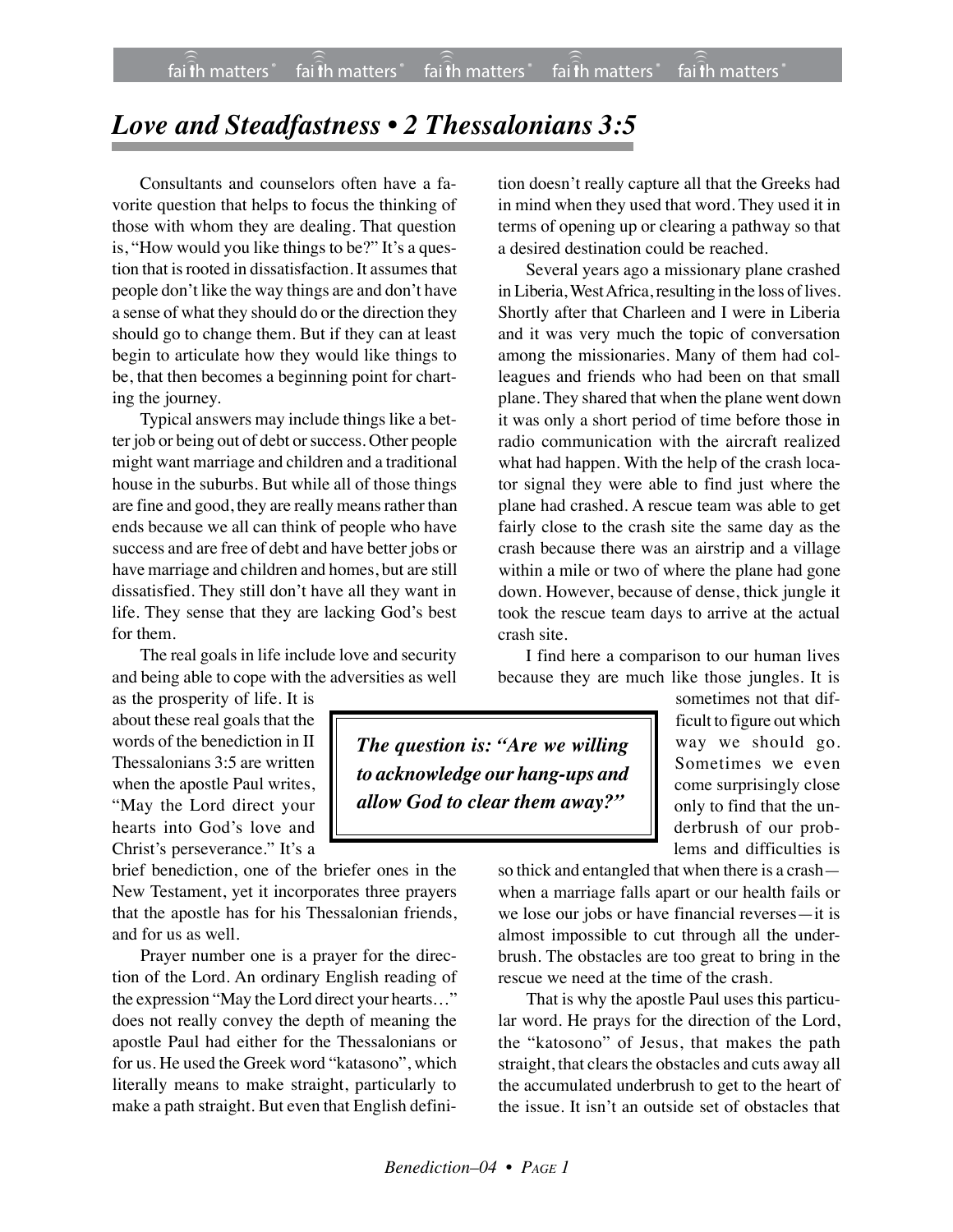God seeks to clear; it is the inside obstacles, the obstacles of our hearts.

This, of course, is not referring physically to the pump that pushes the blood through our bodies. We use the word "heart" for emotions. So we say, "I love you with all my heart." Or the songwriter says, "I left my heart in San Francisco." All of that refers to emotions.

I remember hearing a comedian one time talk about what it would be like if another part of our anatomy had been chosen as the seat of emotions. Would we say, "I love you with all my pancreas"? Or, "I left my liver in San Francisco"? Or, "You're a real stomach throb"?

The Greeks used the word "heart" somewhat as we use it in terms of emotions but, more than that, they used it to refer to the whole inner person. So, in addition to emotions, it included thoughts and will and personality. When they used "cardia" (heart) they meant the entire inside of a person—the way we function on the inside that's hidden to all those people who are on the outside. So what Paul is praying in II Thessalonians 3:5 is, "May the Lord clear all the obstacles and all of the hindrances out of your personality."

If Paul were writing today and could use our common everyday speech he would say, "May the Lord clear away all of your hang-ups." And we all have them! Some of our hang-ups have grown unhindered for the better part of a lifetime. Some are obvious. It might be the hang-up of ambition and so we are driven by desire for success. For someone else it is a hang-up of fear, and while it may not always show on the outside it is clearly obscuring all that God wants for us on the inside. So we become panic stricken at the thought of what tomorrow will hold or what are the repercussions of what we said or did yesterday. For somebody else it may be insecurity. Here, too, we may look on the outside like we have it together, but inside, inside we are terribly insecure. For somebody else it is a hang-up of stubbornness. We decide that this is the way it is going to be and we will not allow anyone or anything to change our minds.

Some hang-ups are less obvious. There are sins and habits, different kinds of hang-ups. Some of them have been with us for so long that we do not even see them anymore. They are so interwoven with our experiences and our thoughts that we are totally unaware of them. It takes the supernatural vision of God to make us aware of how great these obstacles and problems are.

The Lord knows all the obstacles that are in our innermost being and he desires to cut them away. He wants to clear the path, to give direction, to make straight the course, to open things up for the love of God to flow through. The question is: "Are we willing to acknowledge our hang-ups and allow God to clear them away?"

I would like for us to stop and think about that and pray about it for a moment. Right now. Take a moment to think what are those things in the jungles of our inner selves that stand in the way of being all that God wants us to be. Let's tell God that we want him to begin cutting down every one of those obstacles that have grown in our lives. Ask him to chop away at those hang-ups that cannot be seen. And then in the words of St. Paul, "May the Lord direct your hearts." Amen.

I don't want to give the impression that this is something that simply happens with a prayer or with an acknowledgement of those obstacles, though. That is only the beginning of the cutting away process. So Paul goes on with a second prayer. This time he prays, "May the Lord direct your hearts *into God's love*." What an interesting way to put it. For while the Greek language is usually a language of great grammatical clarity, in this case it is one of ambiguity because it is not possible to grammatically tell whether he is talking about love *from* God—so the path is cleared out and the love of God can flow in—or love *for* God so that the path is cleared out and we can then love God.

Scholars have argued back and forth about it and taken different perspectives through the years on whether it is getting love from God or giving love to God. But could it be that Paul, speaking through the inspiration of the Holy Spirit, wrote the words he did to communicate both? Was he intentionally ambiguous? Was he reflecting the concept that John wrote of in I John 4:19 saying,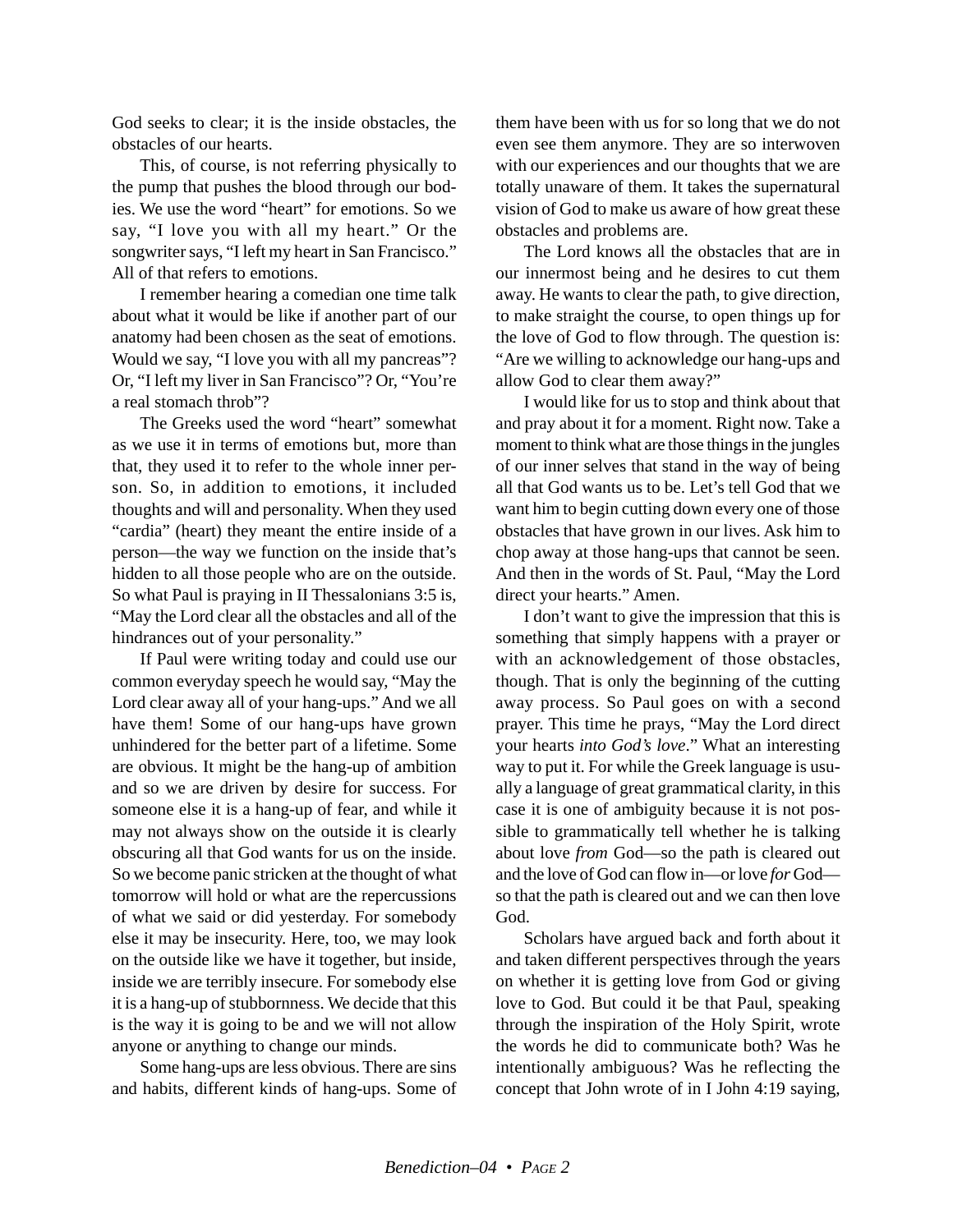"We love because he first loved us"? The idea being that when the hang-ups are chopped out, when the path is clear, then at last the sunlight of God's love is able to shine through and then at last we are able to reflect that love back to God. Love *from* God and love *for* God which then creates the security we need within our lives.

There is an old Scandinavian hymn, one of my favorites, that says, "More secure is no one ever, than the loved ones of the Savior." You see, we have a quest for security in our lives. That quest is filled in God's love—his love for us and our love back to him.

There are some people who function best in life when under threat. Perhaps an employee has not functioned very well and a supervisor says, "You have to shape up or you will be demoted or fired." That person may respond well to that.

I am not like that. If I am secure in a job or

marriage or relationships it is that security that motivates me to do my best. In the love of God we find a security that enables us to have the jungles cleared away and to become all that God wants us to become. It is all because of the love of God. And it is quite a

love. We are absolutely accepted without prior conditions, eternally, without wavering. It does not fluctuate. It is infinitely sacrificial to the point of God giving his only Son for us. And it's divinely secure so that we can have that security.

The more we experience the love of God the more secure we become and the more secure we become the freer we are to love God back. All kinds of marvelous things happen. Our self-esteem that was in such a fragile condition is dramatically strengthened. Our fears that were tearing us apart begin to dissolve. And our very best becomes a possibility and then a reality.

Does the picture start to come into focus? When the path is cleared the love of God flows in and our love for him flows out. In the security of that love we are able to say and experience that "more secure is no one ever than the loved ones of

the Savior."

Once Paul has prayed these things for his Thessalonian friends and for us he also adds a third prayer. This prayer is for the perseverance of Christ. Perseverance means steadfastness or endurance. In fact, those words appear in some English translations of II Thessalonians 3:5. It is the ability to cope with whatever comes in life.

We know that in a foot race it is not only fast runners who win but also those who endure or persevere. You can be a sprinter who takes off lickity split, but if you don't persevere until the end of the race it doesn't make any difference if you were the fastest one in the first mile or the first 100 yards. There also has to be perseverance all the way to the finish line.

Some people in the Christian life function fine as long as the terrain is level and the conditions are favorable. But when difficulty and adversity

*The more we experience the love of God the more secure we become and the more secure we become the freer we are to love God back.*

come along they begin to crumble and fall because they lack perseverance. They do not make it to the finish line.

When things are going well some Christians will pro-

claim their love for God and their loyalty to Christ's church and to Christ's cause. But then ill health comes or some Christian friend they have admired deeply disappoints them or finances reverse and they become angry and disappointed with God. They begin to doubt the authenticity of the Bible. They begin to deny everything that previously they had affirmed, because they lack perseverance. Perseverance is not only for the good times but for the difficult times as well. That is why the apostle Paul prays that we as Christians may have Christ's perseverance, his steadfastness.

Think of Christ's perseverance. There were points in his ministry when he received the applause of the people. They loved him. When someone is feeding thousands of people and performing miracles and is a scintillating speaker and teacher it's easy to love him. But it was those same